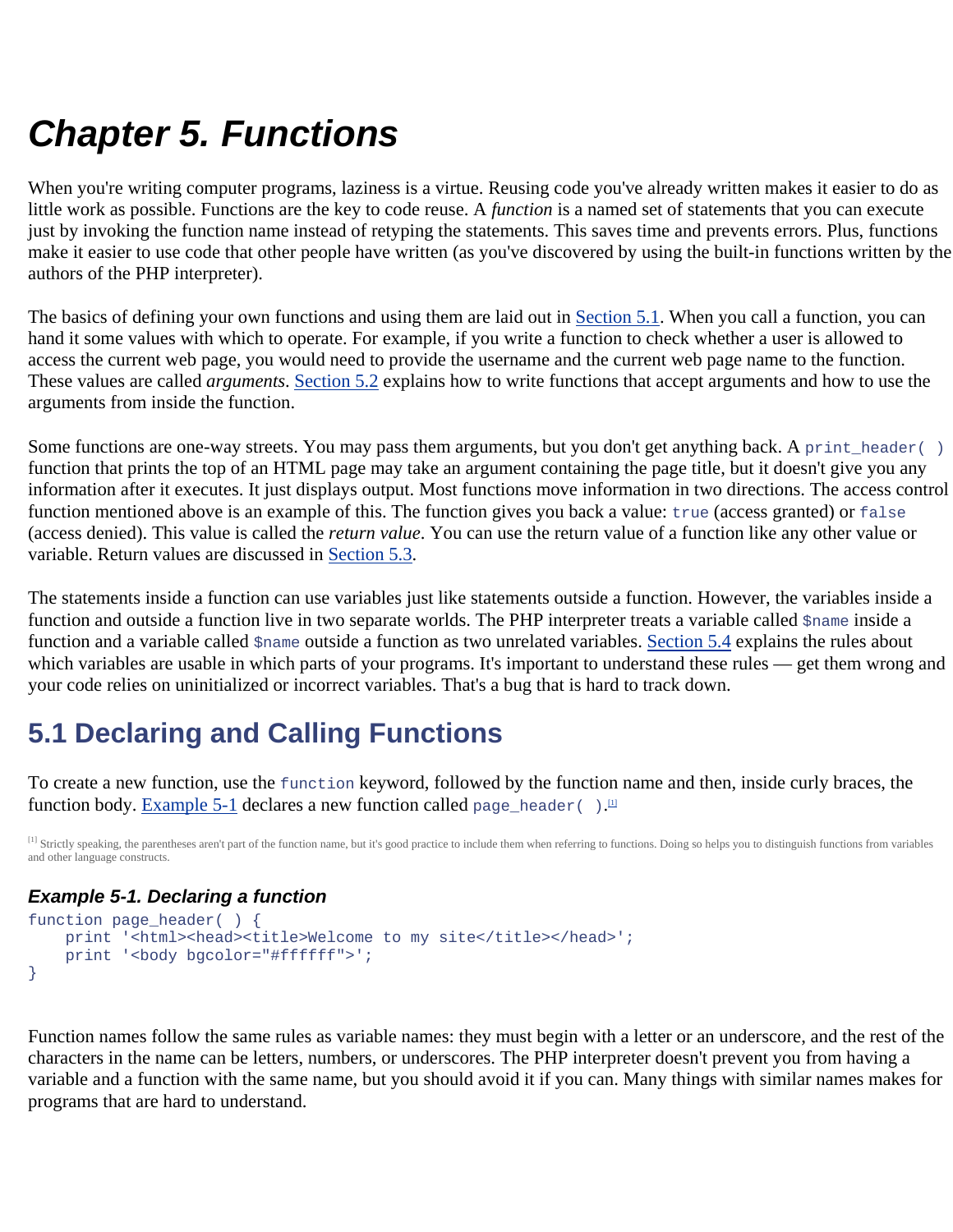The page\_header() function defined in Example 5-1 can be called just like a built-in function. Example 5-2 uses page header( ) to print a complete page.

#### *Example 5-2. Calling a function*

```
page header( );
print "Welcome, $user"; 
print "</body></html>";
```
Functions can be defined before or after they are called. The PHP interpreter reads the entire program file and takes care of all the function definitions before it runs any of the commands in the file. The  $page\_header()$  and  $page\_footer()$ functions in Example 5-3 both execute successfully, even though page\_header() is defined before it is called and page\_footer( ) is defined after it is called.

#### *Example 5-3. Defining functions before or after calling them*

```
function page_header( ) { 
    print '<html><head><title>Welcome to my site</title></head>';
    print '<br/>body bgcolor="#ffffff">';
} 
page header( );
print "Welcome, $user"; 
page_footer( ); 
function page footer( ) {
     print '<hr>Thanks for visiting.'; 
     print '</body></html>'; 
}
```
### **.2 Passing Arguments to Functions**

While some functions (such as  $page\_header()$  in the previous section) always do the same thing, other functions operate on input that can change. The input values supplied to a function are called *arguments*. Arguments add to the power of functions because they make functions more flexible. You can modify page\_header() to take an argument that holds the page color. The modified function declaration is shown in Example 5-4.

#### *Example 5-4. Declaring a function with an argument*

```
function page_header2($color) { 
    print '<html><head><title>Welcome to my site</title></head>';
    print '<br/>body bgcolor="#' . $color . '">';
}
```
In the function declaration, you add  $\frac{1}{5}$ color between the parentheses after the function name. This lets the code inside the function use a variable called  $\frac{1}{5}$ color, which holds the value passed to the function when it is called. For example, you can call the function like this:

page\_header2('cc00cc');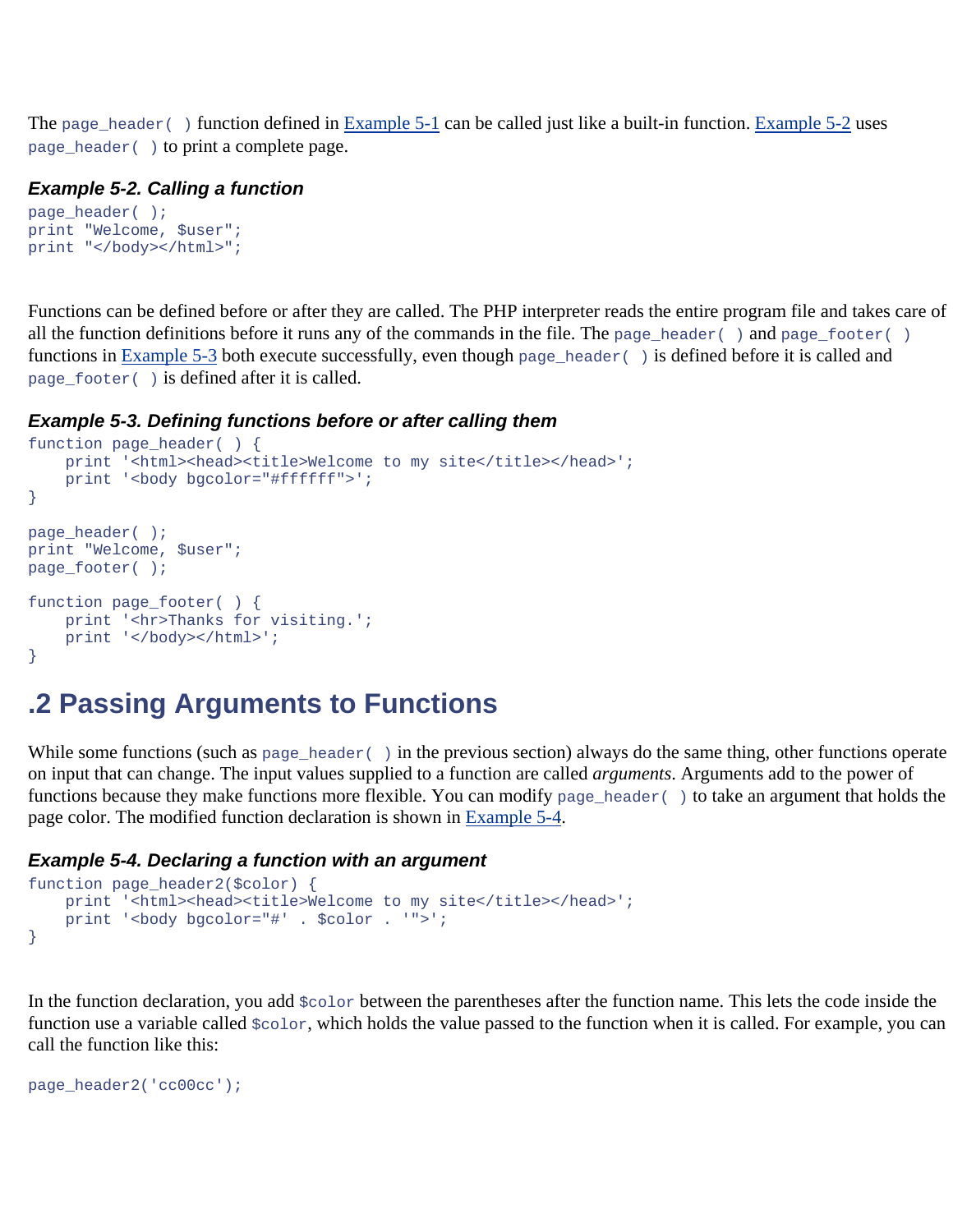This sets  $\frac{1}{2}$  color to cc00cc inside page\_header2(), so it prints:

```
<html><head><title>Welcome to my site</title></head><br/>>body bgcolor="#cc00cc">
```
When you define a function that takes an argument as in **Example 5-4**, you must pass an argument to the function when you call it. If you call the function without a value for the argument, the PHP interpreter complains with a warning. For example, if you call  $page\_header2()$  like this:

page\_header2( );

The interpreter prints a message that looks like this:

```
PHP Warning: Missing argument 1 for page_header2( )
```
To avoid this warning, define a function to take an optional argument by specifying a default in the function declaration. If a value is supplied when the function is called, then the function uses the supplied value. If a value is not supplied when the function is called, then the function uses the default value. To specify a default value, put it after the argument name. Example 5-5 sets the default value for  $\frac{20}{3}$  color to cc3399.

#### *Example 5-5. Specifying a default value*

```
function page header3($color = 'cc3399') {
    print '<html><head><title>Welcome to my site</title></head>'; 
    print '<body bgcolor="#' . $color . '">'; 
}
```
Calling page\_header3('336699') produces the same results as calling page\_header2('336699'). When the body of each function executes, \$color has the value 336699, which is the color printed out for the bgcolor attribute of the <body> tag. But while page\_header2( ) without an argument produces a warning, page\_header3( ) without an argument runs just fine, with \$color set to cc3399.

Default values for arguments must be literals, such as 12, cc3399, or Shredded Swiss Chard. They can't be variables. The following is not OK:

```
$my color = '#000000';// This is incorrect: the default value can't be a variable. 
function page header bad($color = $my color) {
    print '<html><head><title>Welcome to my site</title></head>'; 
   print '<br/>body bgcolor="#' . $color . '">';
}
```
To define a function that accepts multiple arguments, separate each argument with a comma in the function declaration. In Example 5-6, page\_header4() takes two arguments: \$color and \$title.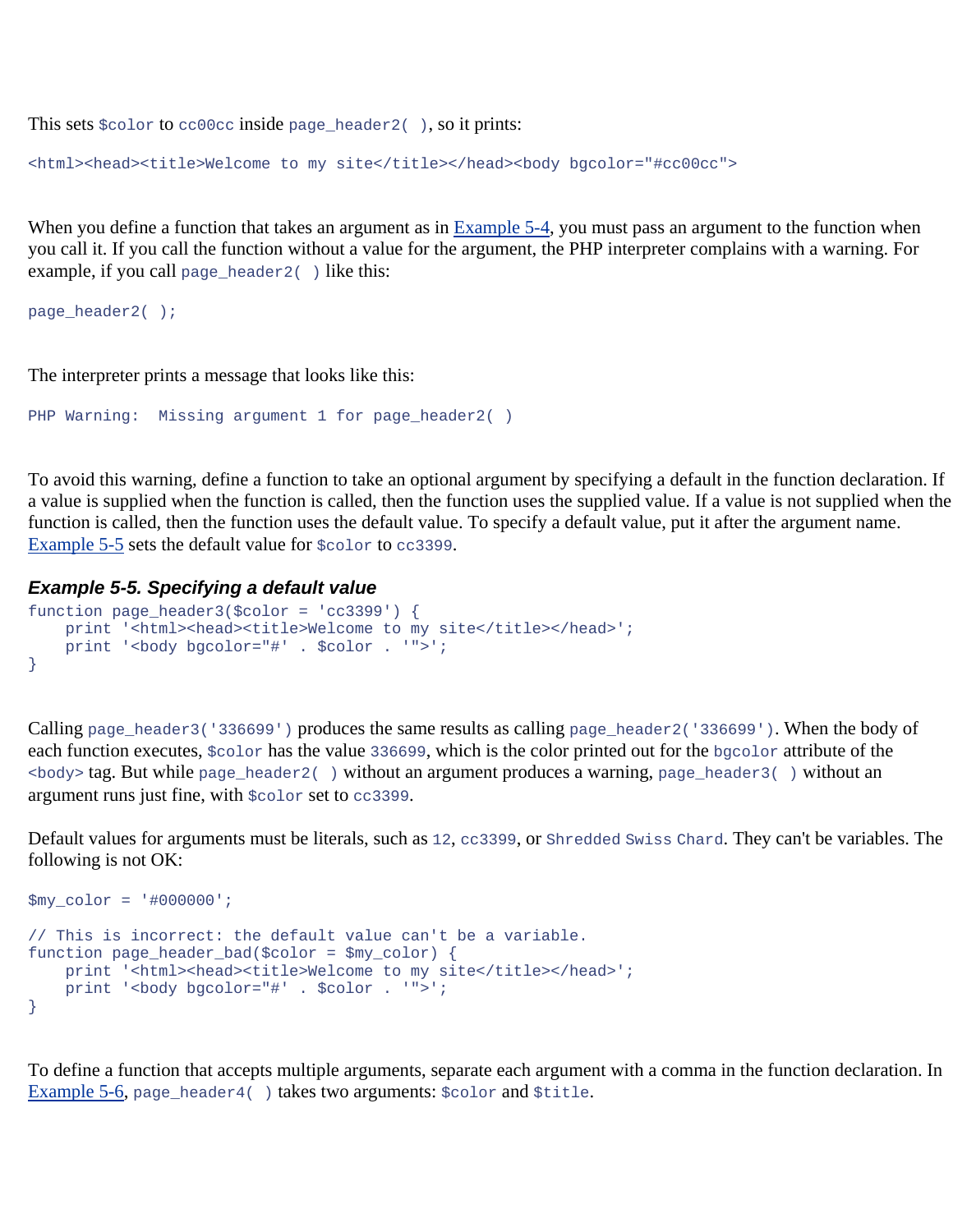#### *Example 5-6. Defining a two-argument function*

```
function page_header4($color, $title) { 
     print '<html><head><title>Welcome to ' . $title . '</title></head>'; 
    print '<br/>body bgcolor="#' . $color . '">';
}
```
To pass a function multiple arguments when you call it, separate the argument values by commas in the function call. Example 5-7 calls page\_header4() with values for \$color and \$title.

#### *Example 5-7. Calling a two-argument function*

page\_header4('66cc66','my homepage');

Example 5-7 prints:

<html><head><title>Welcome to my homepage</title></head><body bgcolor="#66cc66">

In Example 5-6, both arguments are mandatory. You can use the same syntax in functions that take multiple arguments to denote default argument values as you do in functions that take one argument. However, all of the optional arguments must come after any mandatory arguments. Example 5-8 shows the correct ways to define a three-argument function that has one, two, or three optional arguments.

#### *Example 5-8. Multiple optional arguments*

```
// One optional argument: it must be last 
function page_header5($color, $title, $header = 'Welcome') { 
     print '<html><head><title>Welcome to ' . $title . '</title></head>'; 
    print '<body bgcolor="#' . $color . '">';
     print "<h1>$header</h1>"; 
} 
// Acceptable ways to call this function: 
page_header5('66cc99','my wonderful page'); // uses default $header 
page_header5('66cc99','my wonderful page','This page is great!'); // no defaults 
// Two optional arguments: must be last two arguments 
function page_header6($color, $title = 'the page', $header = 'Welcome') { 
    print '<html><head><title>Welcome to ' . $title . '</title></head>';
    print '<body bgcolor="#' . $color . '">';
     print "<h1>$header</h1>"; 
} 
// Acceptable ways to call this function: 
page_header6('66cc99'); // uses default $title and $header 
page_header6('66cc99','my wonderful page'); // uses default $header 
page_header6('66cc99','my wonderful page','This page is great!'); // no defaults 
// All optional arguments 
function page header6($color = '336699', $title = 'the page', $header = 'Welcome') {
    print '<html><head><title>Welcome to ' . $title . '</title></head>';
     print '<body bgcolor="#' . $color . '">'; 
     print "<h1>$header</h1>";
```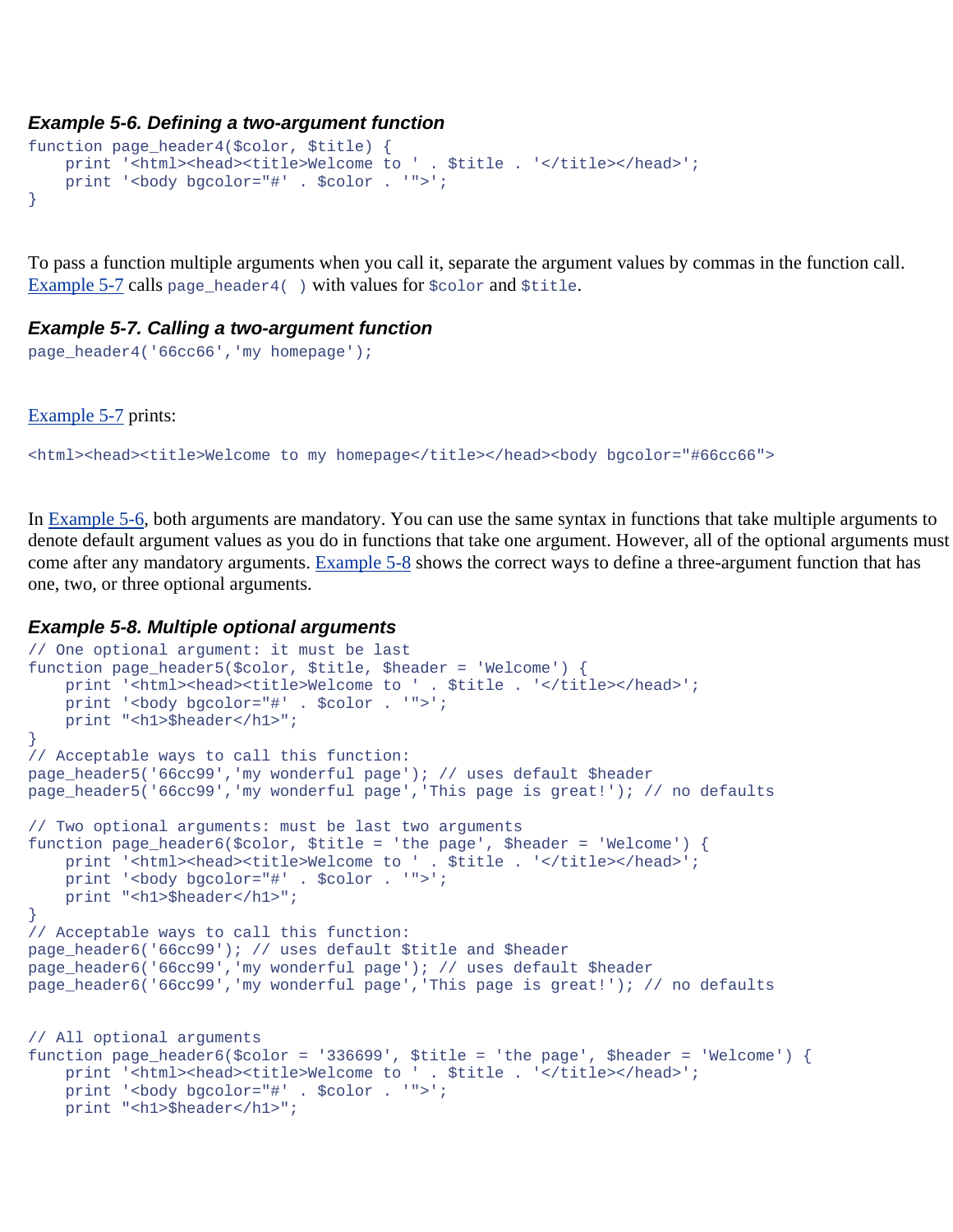```
} 
// Acceptable ways to call this function: 
page_header7( ); // uses all defaults 
page_header7('66cc99'); // uses default $title and $header 
page_header7('66cc99','my wonderful page'); // uses default $header 
page header7('66cc99','my wonderful page','This page is great!'); // no defaults
```
All of the optional arguments must be at the end of the argument list to avoid ambiguity. If  $page\_header$  () could be defined with a mandatory first argument of  $\text{\$color}$  color, an optional second argument of  $\text{\$color}$ title, and a mandatory third argument of \$header, then what would page\_header7('33cc66','Good Morning') mean? The 'Good Morning' argument could be a value for either  $\text{stitle}$  or  $\text{Sheader}$ . Putting all optional arguments after any mandatory arguments avoids this confusion.

Any changes you make to a variable passed as an argument to a function don't affect the variable outside the function. In Example 5-9, the value of  $\frac{1}{2}$  counter outside the function doesn't change.

#### *Example 5-9. Changing argument values*

```
function countdown($top) { 
    while (\text{stop} > 0) {
         print "$top.."; 
         $top--; 
     } 
     print "boom!\n"; 
} 
normaler = 5;countdown($counter); 
print "Now, counter is $counter";
```
#### Example 5-9 prints:

5..4..3..2..1..boom! Now, counter is 5

Passing \$counter as the argument to countdown() tells the PHP interpreter to copy the value of \$counter into \$top at the start of the function, because \$top is the name of the argument. Whatever happens to \$top inside the function doesn't affect \$counter. Once the value of \$counter is copied into \$top, \$counter is out of the picture for the duration of the function.

Modifying arguments doesn't affect variables outside the function even if the argument has the same name as a variable outside the function. If countdown() in Example 5-9 is changed so that its argument is called  $\frac{1}{5}$ counter instead of  $\frac{1}{5}$ top, the value of  $\frac{1}{2}$  counter outside the function doesn't change. The argument and the variable outside the function just happen to have the same name. They remain completely unconnected.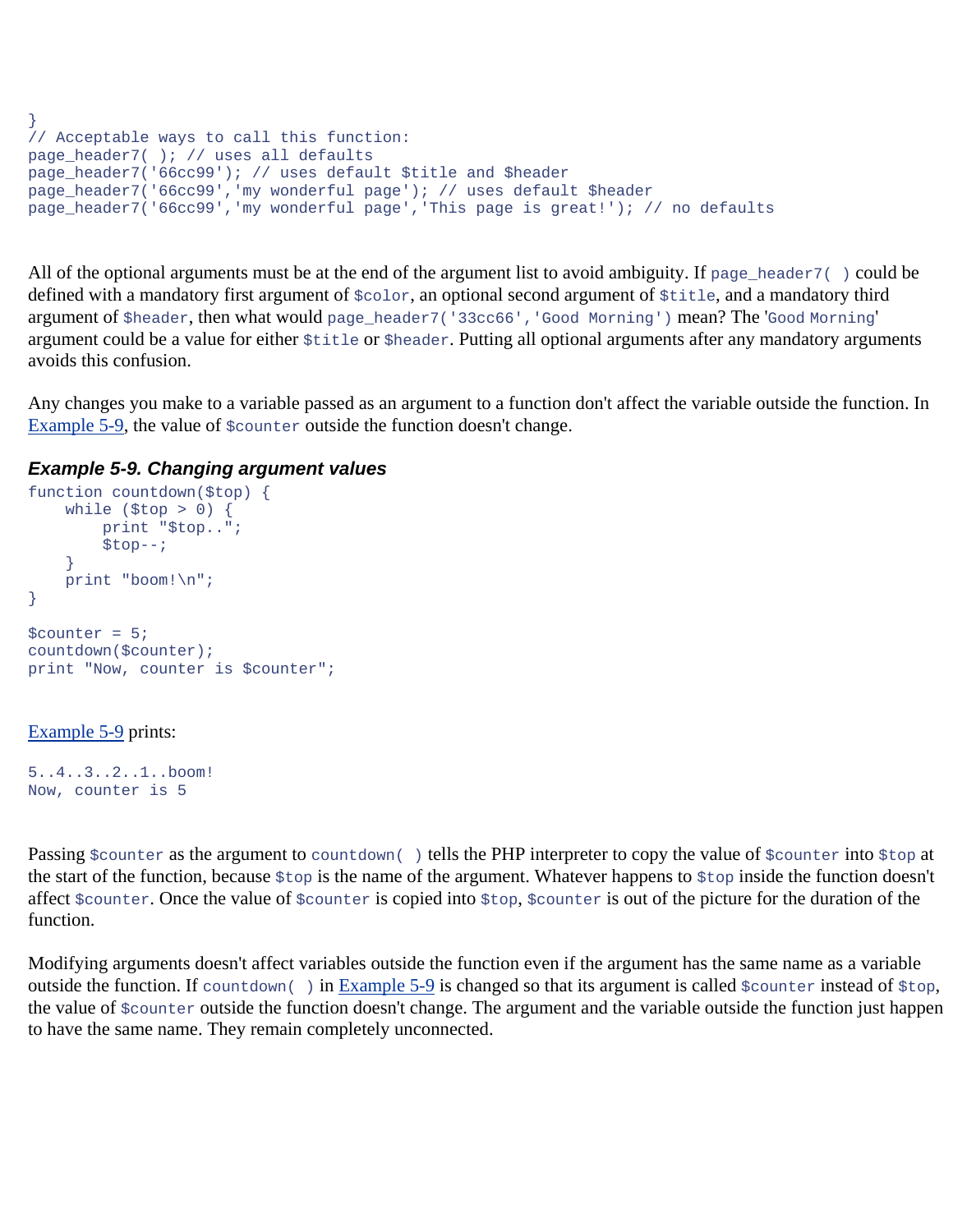### **5.3 Returning Values from Functions**

The header-printing function you've seen already in this chapter takes action by displaying some output. In addition to an action such as printing data or saving information into a database, functions can also compute a value, called the *return value*, that can be used later in a program. To capture the return value of a function, assign the function call to a variable. Example 5-10 stores the return value of the built-in function number\_format() in the variable  $\frac{1}{2}$  number\_to\_display.

#### *Example 5-10. Capturing a return value*

```
$number to display = number format(285266237);
print "The population of the US is about: $number_to_display";
```
Just like **Example 1-6**, Example 5-10 prints:

```
The population of the US is about: 285,266,237
```
Assigning the return value of a function to a variable is just like assigning a string or number to a variable. The statement \$number = 57 means "store 57 in the variable \$number." The statement \$number\_to\_display = number\_format(285266237) means "call the number\_format() function with the argument 285266237 and store the return value in \$number\_to\_display." Once the return value of a function has been put into a variable, you can use that variable and the value it contains just like any other variable in your program.

To return values from functions you write, use the return keyword with a value to return. When a function is executing, as soon as it encounters the return keyword, it stops running and returns the associated value. Example 5-11 defines a function that returns the total amount of a restaurant check after adding tax and tip.

#### *Example 5-11. Returning a value from a function*

```
function restaurant check($meal, $tax, $tip) {
    \frac{3}{4}tax_amount = \frac{3}{4}meal * (\frac{3}{4}tax / 100);
    $tip\_amount = $meal * ($tip / 100); $total_amount = $meal + $tax_amount + $tip_amount; 
     return $total_amount; 
}
```
The value that restaurant check() returns can be used like any other value in a program. Example  $5-12$  uses the return value in an  $if( )$  statement.

#### *Example 5-12. Using a return value in an if( ) statement*

```
// Find the total cost of a $15.22 meal with 8.25% tax and a 15% tip 
$total = restaurant_{check(15.22, 8.25, 15)};
print 'I only have $20 in cash, so...'; 
if (\text{Stotal} > 20) {
     print "I must pay with my credit card."; 
} else {
```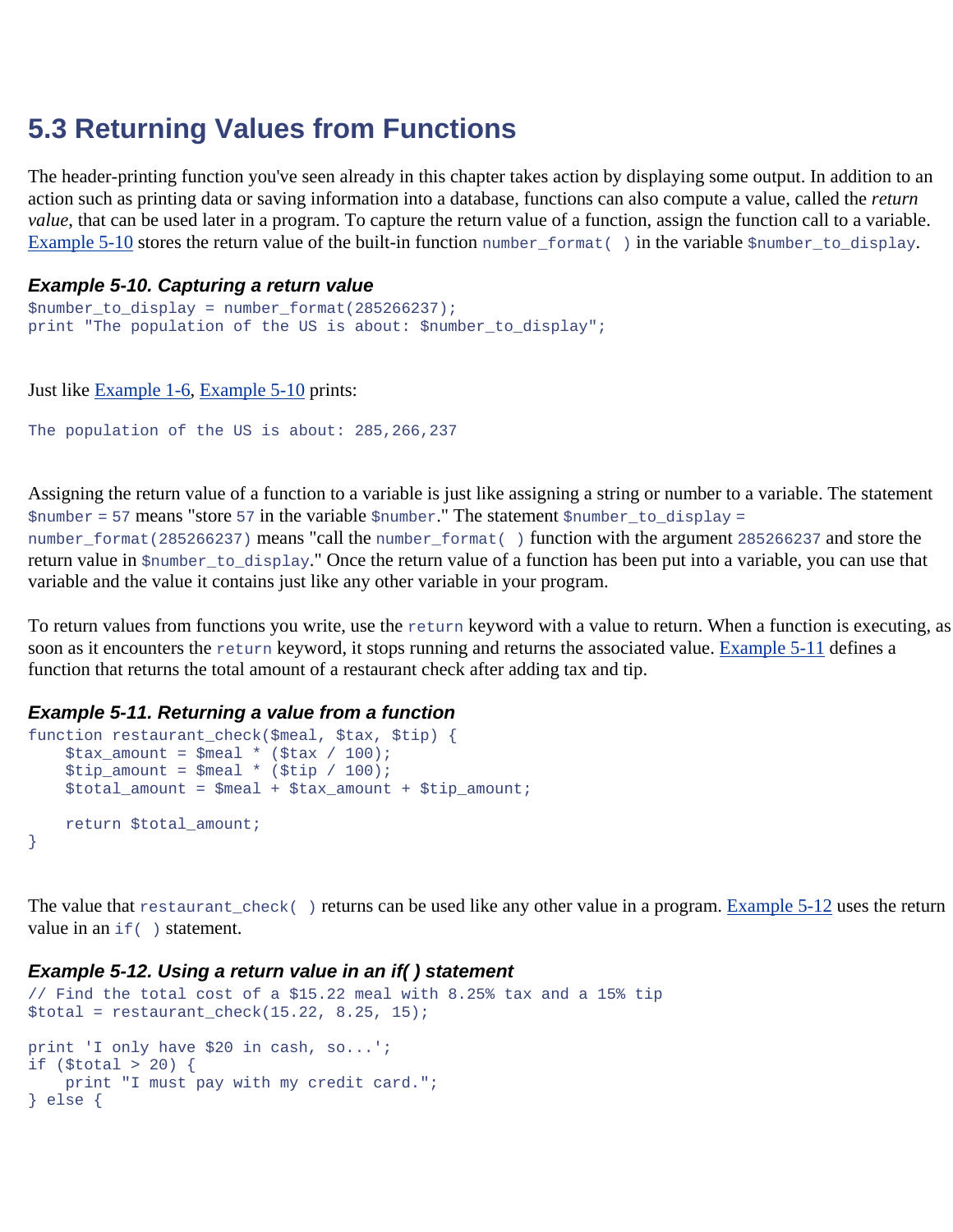```
 print "I can pay with cash."; 
}
```
A particular return statement can only return one value. You can't return multiple values with something like return 15, 23. If you want to return more than one value from a function, you can put the different values into one array and then return the array.

Example 5-13 shows a modified version of restaurant\_check() that returns a two-element array containing the total amount before the tip is added and after it is added.

#### *Example 5-13. Returning an array from a function*

```
function restaurant check2($meal, $tax, $tip) {
    \frac{1}{2}tax_amount = \frac{2}{3}meal * (\frac{2}{3}tax / 100);
    $tip\_amount = $meal * ($tip / 100);$total\;notip = $meal + $tax\;amount;$total\_tip = $meal + $tax\_amount + $tip\_amount; return array($total_notip, $total_tip); 
}
```
**Example 5-14 uses the array returned by** restaurant\_check2().

#### *Example 5-14. Using an array returned from a function*

```
$totals = restaurant check2(15.22, 8.25, 15);if ($totals[0] < 20) { 
     print 'The total without tip is less than $20.'; 
} 
if ($totals[1] < 20) { 
    print 'The total with tip is less than $20.'; 
}
```
Although you can only return a single value with a return statement, you can have more than one return statement inside a function. The first return statement reached by the program flow inside the function causes the function to stop running and return a value. This isn't necessarily the return statement closest to the beginning of the function. Example 5-15 moves the cash-or-credit-card logic from Example 5-12 into a new function that determines the appropriate payment method.

#### *Example 5-15. Multiple return statements in a function*

```
function payment method($cash_on_hand, $amount) {
     if ($amount > $cash_on_hand) { 
         return 'credit card'; 
     } else { 
         return 'cash'; 
 } 
}
```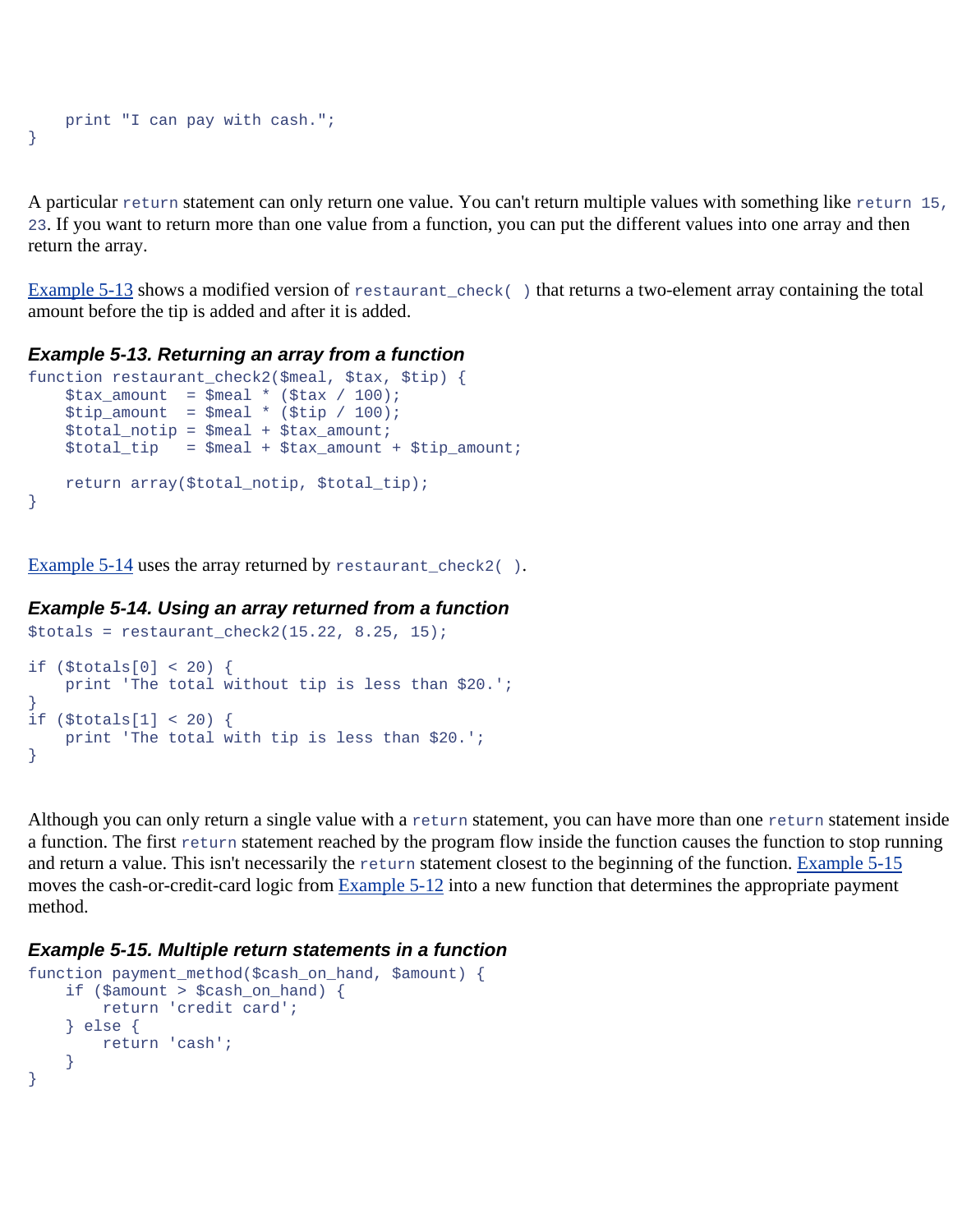Example 5-16 uses payment\_method() by passing it the result from restaurant\_check().

#### *Example 5-16. Passing a return value to another function*

```
$total = restaurant check(15.22, 8.25, 15);$method = payment method(20, Stotal);print 'I will pay with ' . $method;
```
Example 5-16 prints the following:

I will pay with cash.

This is because the amount restaurant check() returns is less than 20. This is passed to payment method() in the \$total argument. The first comparison in payment\_method( ), between \$amount and \$cash\_on\_hand, is false, so the code in the else block inside payment method() executes. This causes the function to return the string cash.

The rules about truth values discussed in Chapter 3 apply to the return values of functions just like other values. You can take advantage of this to use functions inside if () statements and other control flow constructs. Example 5-17 decides what to do by calling the restaurant\_check() function from inside an if() statement's test expression.

#### *Example 5-17. Using return values with if( )*

```
if (restaurant check(15.22, 8.25, 15) < 20) {
     print 'Less than $20, I can pay cash.'; 
} else { 
     print 'Too expensive, I need my credit card.'; 
}
```
To evaluate the test expression in Example 5-17, the PHP interpreter first calls the restaurant\_check( ) function. The return value of the function is then compared with 20, just as it would be if it were a variable or a literal value. If restaurant\_check( ) returns a number less than 20, which it does in this case, then the first print statement is executed. Otherwise, the second print statement runs.

A test expression can also consist of just a function call with no comparison or other operator. In such a test expression, the return value of the function is converted to true or false according to the rules outlined in Section 3.1. If the return value is true, then the test expression is true. If the return value is false, so is the test expression. A function can explicitly return true or false to make it more obvious that it should be used in a test expression. The can\_pay\_cash() function in Example 5-18 does this as it determines whether we can pay cash for a meal.

#### *Example 5-18. Functions that return true or false*

```
function can_pay_cash($cash_on_hand, $amount) { 
     if ($amount > $cash_on_hand) { 
         return false; 
     } else { 
        return true; 
 } 
}
```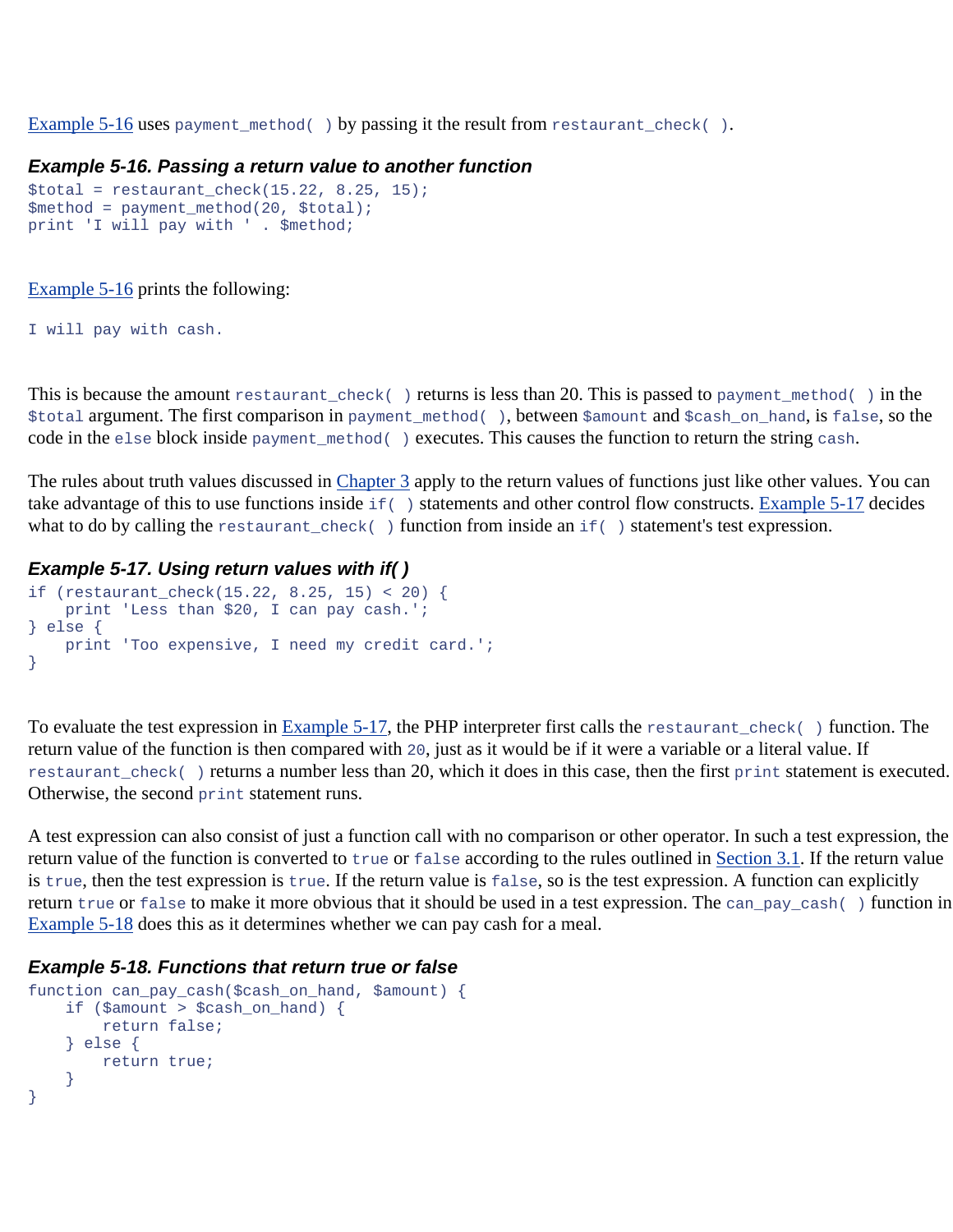```
$total = restaurant_{check(15.22,8.25,15)};if (can_pay_cash(20, $total)) { 
    print "I can pay in cash."; 
} else { 
    print "Time for the credit card."; 
}
```
In Example 5-18, the can\_pay\_cash() function compares its two arguments. If  $\frac{1}{2}$  amount is bigger, then the function returns true. Otherwise, it returns false. The if() statement outside the function single-mindedly pursues its mission as an  $if( )$  statement — finding the truth value of its test expression. Since this test expression is a function call, it calls can\_pay\_cash( ) with the two arguments: 20 and \$total. The return value of the function is the truth value of the test expression and controls which message is printed.

Just like you can put a variable in a test expression, you can put a function's return value in a test expression. In any situation where you call a function that returns a value, you can think of the code that calls the function, such as restaurant\_check(15.22,8.25,15), as being replaced by the return value of the function as the program runs.

One frequent shortcut is to use a function call with the assignment operator in a test expression and to rely on the fact that the result of the assignment is the value being assigned. This lets you call a function, save its return value, and check whether the return value is  $true$  all in one step. Example  $5-19$  demonstrates how to do this.

#### *Example 5-19. Assignment and function call inside a test expression*

```
function complete bill($meal, $tax, $tip, $cash_on_hand) {
    \text{Stax amount} = \text{Smeal *} (\text{Stax} / 100);$tip amount = $meal * ($tip / 100);
     $total_amount = $meal + $tax_amount + $tip_amount; 
     if ($total_amount > $cash_on_hand) { 
         // The bill is more than we have 
         return false; 
     } else { 
         // We can pay this amount 
         return $total_amount; 
     } 
} 
if ($total = complete_bill(15.22, 8.25, 15, 20)) { 
    print "I'm happy to pay $total."; 
} else { 
     print "I don't have enough money. Shall I wash some dishes?"; 
}
```
In Example 5-19, the complete\_bill() function returns false if the calculated bill, including tax and tip, is more than \$cash\_on\_hand. If the bill is less than or equal to \$cash\_on\_hand, then the amount of the bill is returned. When the if() statement outside the function evaluates its test expression, the following things happen:

- 1. complete\_bill( ) is called with arguments 15.22, 8.25, 15, and 20.
- 2. The return value of complete\_bill() is assigned to \$total.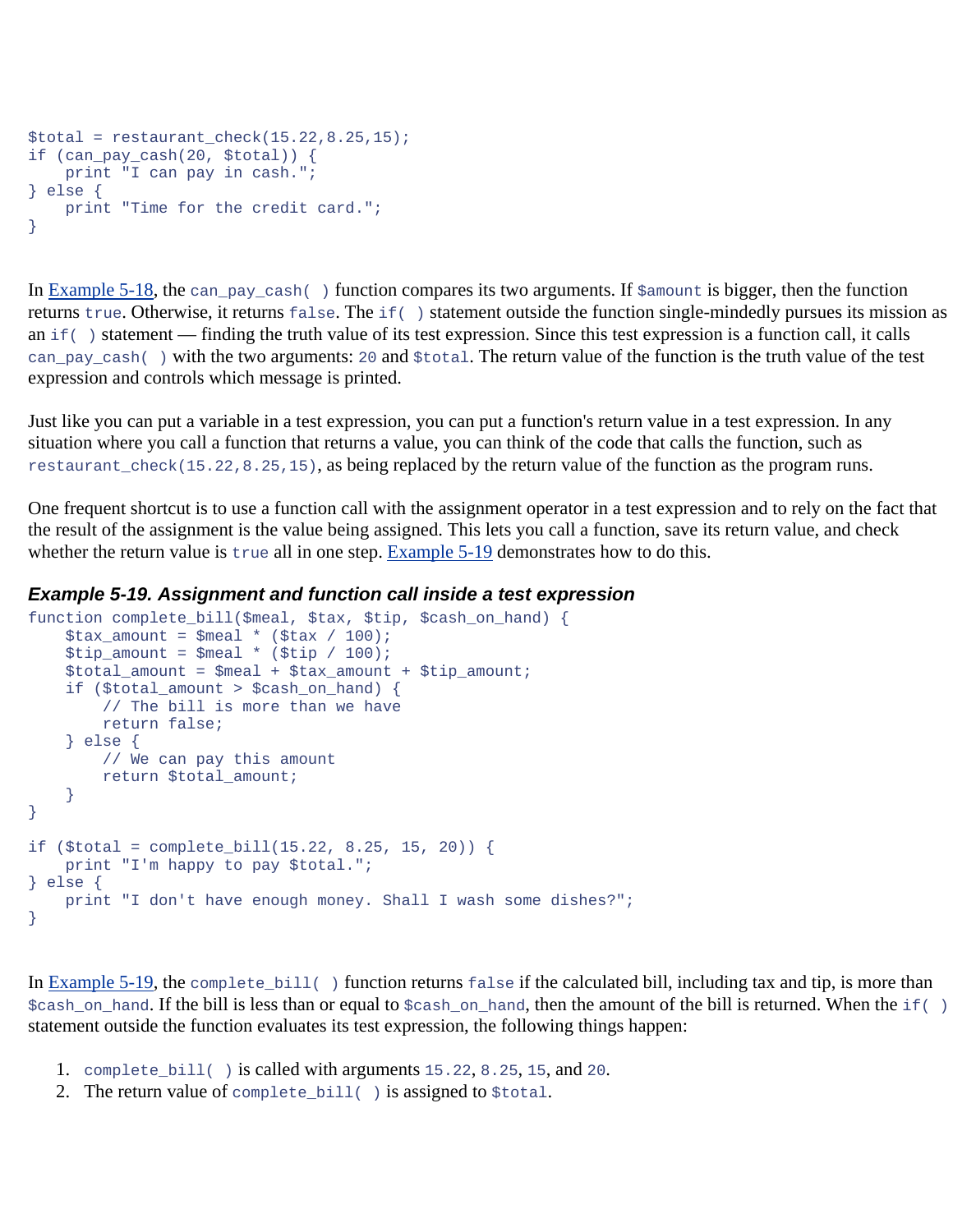3. The result of the assignment (which, remember, is the same as the value being assigned) is converted to either  $true$ or false and used as the end result of the test expression.

### **5.4 Understanding Variable Scope**

As you saw in **Example 5-9**, changes inside a function to variables that hold arguments don't affect those variables outside of the function. This is because activity inside a function happens in a different *scope*. Variables defined outside of a function are called *global variables*. They exist in one scope. Variables defined inside of a function are called *local variables*. Each function has its own scope.

Imagine each function is one branch office of a big company, and the code outside of any function is the company headquarters. At the Philadelphia branch office, co-workers refer to each other by their first names: "Alice did great work on this report," or "Bob never puts the right amount of sugar in my coffee." These statements talk about the folks in Philadelphia (local variables of one function), and say nothing about an Alice or a Bob who works at another branch office (local variables of another function) or at company headquarters (global variables).

Local and global variables work similarly. A variable called  $\frac{1}{2}$  called  $\frac{1}{2}$  and function, whether or not it's an argument to that function, is completely disconnected from a variable called \$dinner outside of the function and from a variable called \$dinner inside another function. Example 5-20 illustrates the unconnectedness of variables in different scopes.

#### *Example 5-20. Variable scope*

```
$dinner = 'Curry Cuttlefish'; 
function vegetarian dinner( ) {
     print "Dinner is $dinner, or "; 
     $dinner = 'Sauteed Pea Shoots'; 
     print $dinner; 
     print "\n"; 
} 
function kosher dinner( ) {
     print "Dinner is $dinner, or "; 
     $dinner = 'Kung Pao Chicken'; 
     print $dinner; 
     print "\n"; 
} 
print "Vegetarian "; 
vegetarian dinner( );
print "Kosher "; 
kosher_dinner( ); 
print "Regular dinner is $dinner";
```
#### Example 5-20 prints:

Vegetarian Dinner is , or Sauteed Pea Shoots Kosher Dinner is , or Kung Pao Chicken Regular dinner is Curry Cuttlefish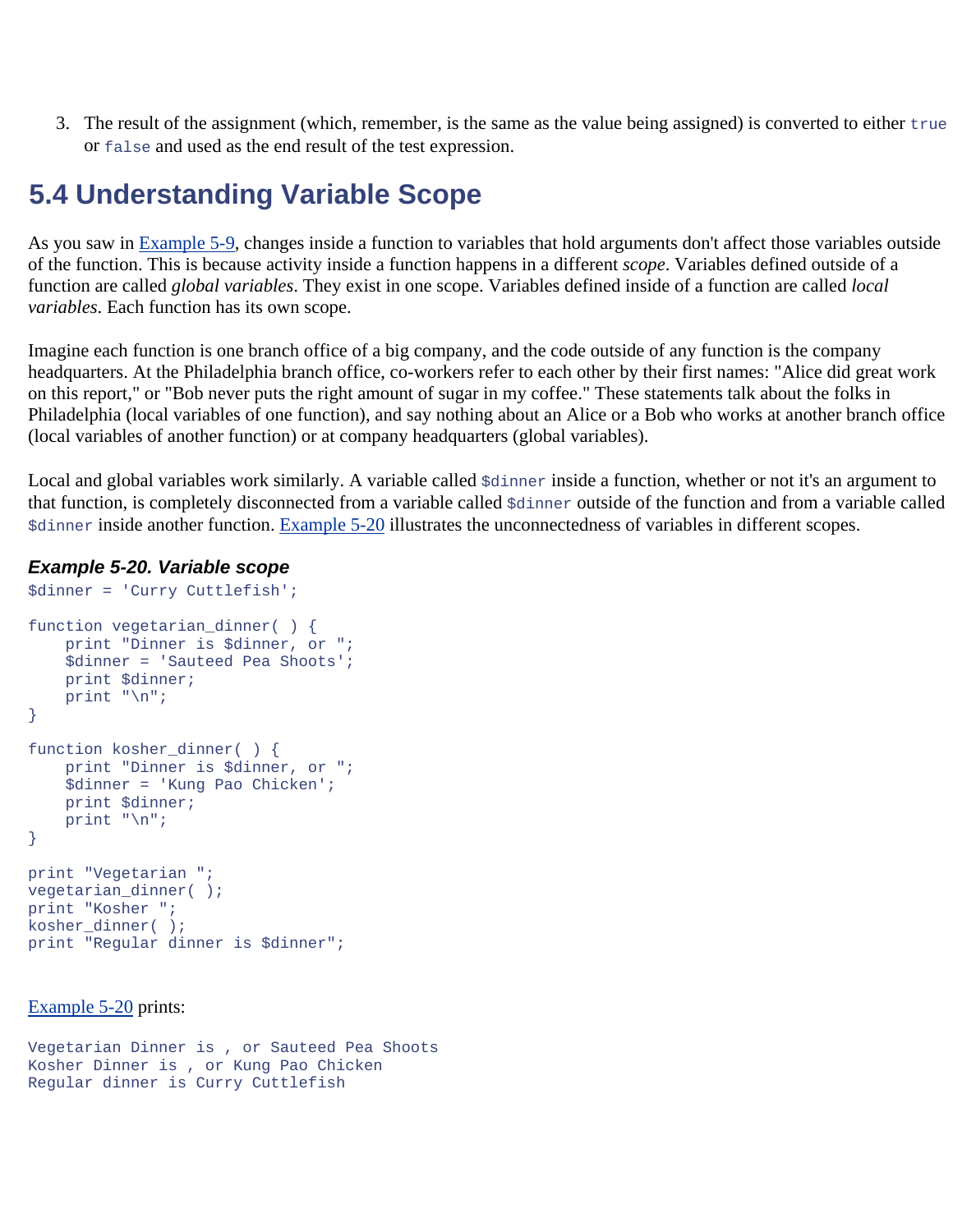In both functions, before  $\sin$ ner is set to a value inside the function, it has no value. The global variable  $\sin$ ner has no effect inside the function. Once  $\sin n$  is set inside a function, though, it doesn't affect the global  $\sin n$  set outside any function or the \$dinner variable in another function. Inside each function, \$dinner refers to the local version of \$dinner and is completely separate from a variable that happens to have the same name in another function.

Like all analogies, though, the analogy between variable scope and corporate organization is not perfect. In a company, you can easily refer to employees at other locations; the folks in Philadelphia can talk about "Alice at headquarters" or "Bob in Atlanta," and the overlords at headquarters can decide the futures of "Alice in Philadelphia" or "Bob in Charleston." With variables, however, you can access global variables from inside a function, but you can't access the local variables of a function from outside that function. This is equivalent to folks at a branch office being able to talk about people at headquarters but not anyone at the other branch offices, and to folks at headquarters not being able to talk about anyone at any branch office.

There are two ways to access a global variable from inside a function. The most straightforward is to look for them in a special array called \$GLOBALS. Each global variable is accessible as an element in that array. Example 5-21 demonstrates how to use the \$GLOBALS array.

#### *Example 5-21. The \$GLOBALS array*

```
$dinner = 'Curry Cuttlefish'; 
function macrobiotic dinner( ) {
     $dinner = "Some Vegetables"; 
     print "Dinner is $dinner"; 
     // Succumb to the delights of the ocean 
     print " but I'd rather have "; 
     print $GLOBALS['dinner']; 
     print "\n"; 
} 
macrobiotic_dinner( ); 
print "Regular dinner is: $dinner";
```
#### Example 5-21 prints:

```
Dinner is Some Vegetables but I'd rather have Curry Cuttlefish 
Regular dinner is: Curry Cuttlefish
```
Example 5-21 accesses the global sdinner from inside the function as sGLOBALS['dinner']. The \$GLOBALS array can also modify global variables. Example 5-22 shows how to do that.

#### *Example 5-22. Modifying a variable with \$GLOBALS*

```
$dinner = 'Curry Cuttlefish'; 
function hungry dinner( ) {
     $GLOBALS['dinner'] .= ' and Deep-Fried Taro'; 
} 
print "Regular dinner is $dinner";
```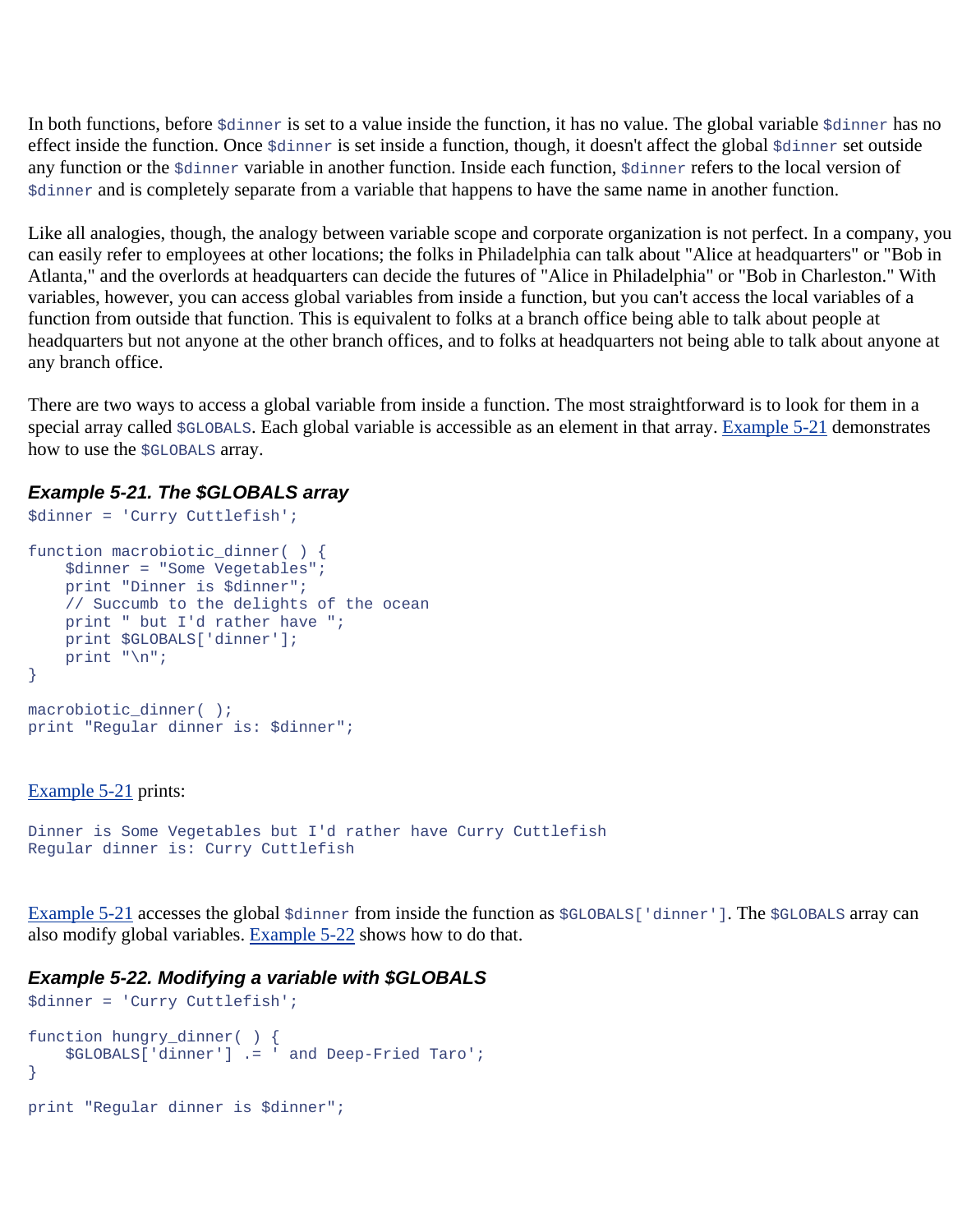```
print "\n"; 
hungry_dinner( ); 
print "Hungry dinner is $dinner";
```
Example 5-22 prints:

```
Regular dinner is Curry Cuttlefish 
Hungry dinner is Curry Cuttlefish and Deep-Fried Taro
```
Inside the hungry\_dinner( ) function, \$GLOBALS['dinner'] can be modified just like any other variable, and the modifications change the global variable \$dinner. In this case, \$GLOBALS['dinner'] has a string appended to it using the concatenation operator from Example 2-19.

The second way to access a global variable inside a function is to use the global keyword. This tells the PHP interpreter that further use of the named variable inside a function should refer to the global variable with the given name, not a local variable. This is called "bringing a variable into local scope." Example 5-23 shows the global keyword at work.

#### *Example 5-23. The global keyword*

```
$dinner = 'Curry Cuttlefish'; 
function vegetarian_dinner( ) { 
     global $dinner; 
     print "Dinner was $dinner, but now it's "; 
     $dinner = 'Sauteed Pea Shoots'; 
     print $dinner; 
   print "\n\cdot";
} 
print "Regular Dinner is $dinner.\n"; 
vegetarian_dinner( ); 
print "Regular dinner is $dinner";
```
#### Example 5-23 prints:

```
Regular Dinner is Curry Cuttlefish. 
Dinner was Curry Cuttlefish, but now it's Sauteed Pea Shoots 
Regular dinner is Sauteed Pea Shoots
```
The first print statement displays the unmodified value of the global variable \$dinner. The global \$dinner line in vegetarian\_dinner() means that any use of \$dinner inside the function refers to the global \$dinner, not a local variable with the same name. So, the first print statement in the function prints the already-set global value, and the assignment on the next line changes the global value. Since the global value is changed inside the function, the last print statement outside the function prints the changed value as well.

The global keyword can be used with multiple variable names at once. Just separate each variable name with a comma. For example: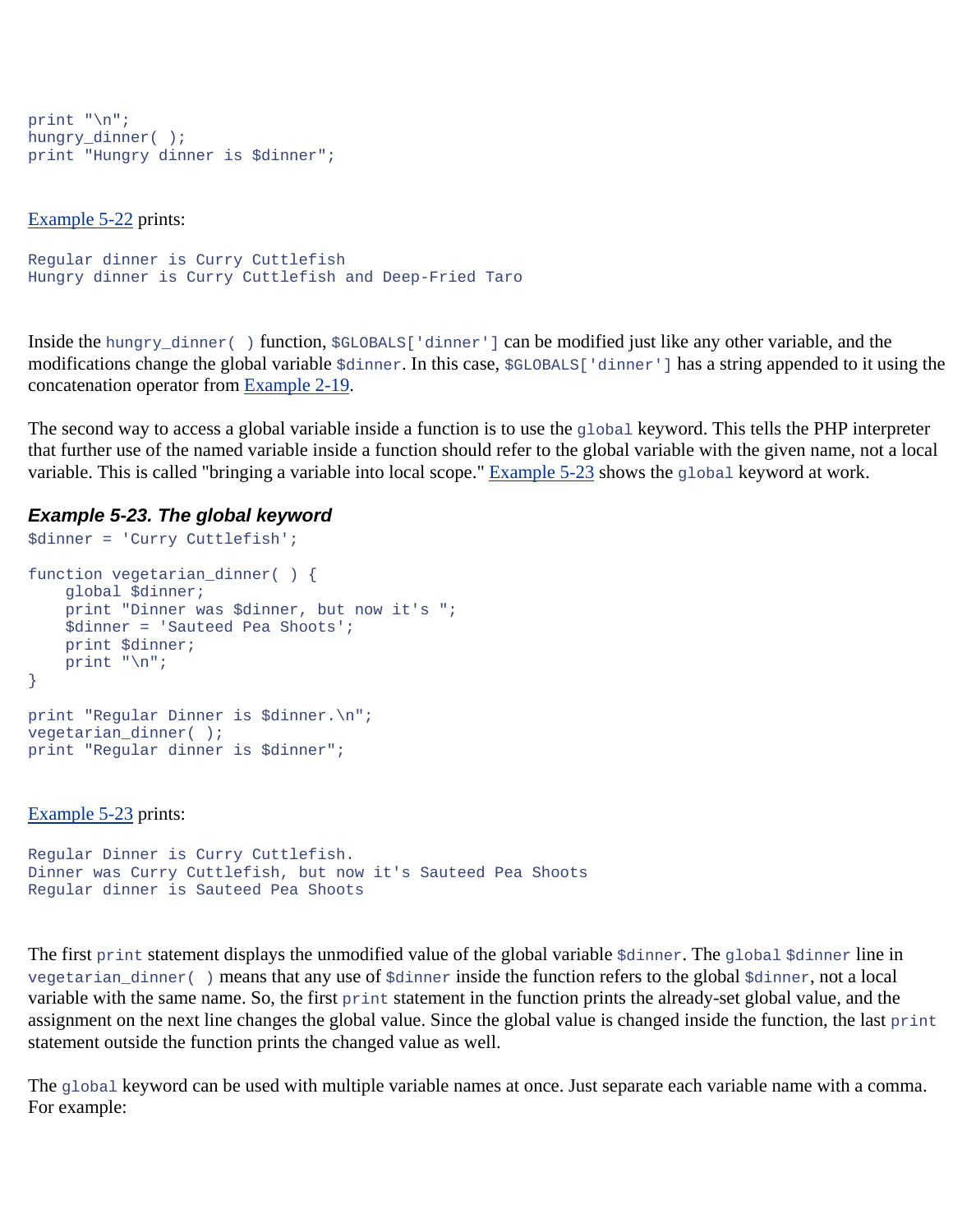

Generally, I recommend that you use the \$GLOBALS array to access global variables inside functions instead of the global keyword. Using \$GLOBALS provides a reminder on every variable access that you're dealing with a global variable. Unless you're writing a very short function, it's easy to forget that you're dealing with a global variable with global and become confused as to why your code is misbehaving. Relying on the  $\beta$ GLOBALS array requires a tiny bit of extra typing, but it does wonders for your code's intelligibility.

You may have noticed something strange about the examples that use the \$GLOBALS array. These examples use \$GLOBALS inside a function, but don't bring \$GLOBALS into local scope with the global keyword. The \$GLOBALS array, whether used inside or outside a function, is always in scope. This is because \$GLOBALS is a special kind of pre-defined variable, called an *auto-global* . Auto-globals are variables that can be used anywhere in your PHP programs without anything required to bring them into scope. They're like a well-known employee that everyone, at headquarters or a branch office, refers to by his first name.

The auto-globals are always arrays that are automatically populated with data. They contain things such as submitted form data, cookie values, and session information. Chapter 6 and Chapter 8 each describe specific auto-global variables that are useful in different contexts.

## **5.5 Chapter Summary**

Chapter 5 covers:

- Defining your own functions and calling them in your programs.
- Defining a function with mandatory arguments.
- Defining a function with optional arguments.
- Returning a value from a function.
- Understanding variable scope.
- Using global variables inside a function.

## **5.6 Exercises**

- 1. Write a function to print out an HTML <img> tag. The function should accept a mandatory argument of the image URL and optional arguments for alt text, height, and width.
- 2. Modify the function in the previous exercise so that the filename only is passed to the function in the URL argument. Inside the function, prepend a global variable to the filename to make the full URL. For example, if you pass *photo.png* to the function, and the global variable contains /images/, then the src attribute of the printed <img> tag would be /images/photo.png. A function like this is an easy way to keep your image tags correct, even if the images move to a new path or a new server. Just change the global variable — for example, from /images/ to http://images.example.com/.